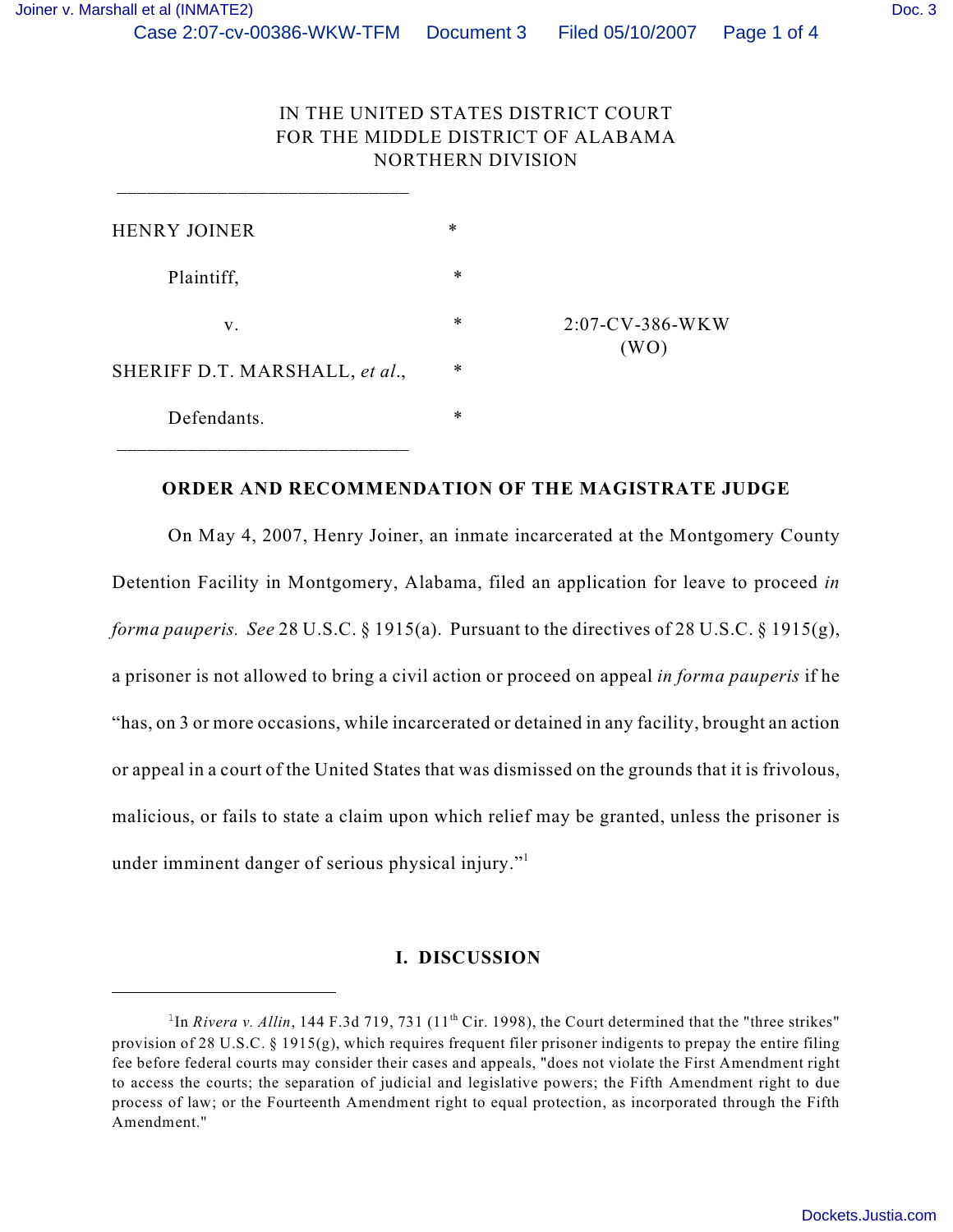Court records establish that Plaintiff, while incarcerated or detained, has on at least three occasions had civil actions and/or appeals dismissed as frivolous, malicious, for failure to state a claim and/or for asserting claims against defendants who were immune from suit pursuant to the provisions of 28 U.S.C. § 1915. The cases on which the court relies in finding a violation of § 1915(g) include: (1) *Joiner v. Johnson, et al*., Civil Action No. 7:99-849- SCP (N.D. Ala. 1999); (2) *Joiner v. Hayes, et al*., Civil Action No. 2:05-CV-478-MEF (M.D. Ala. 2005); and (3) *Joiner v. Montgomery Police Dept., et al.*, Civil Action No. 2:05- CV-661 (M.D. Ala. 2005).

The court has carefully reviewed the claims presented in the instant action. Plaintiff complains that jail officials refuse to notarize legal documents he wishes to file in federal court The claims before this court do not allege nor in any way indicate that Plaintiff "is under imminent danger of serious physical injury" as is required to meet the imminent danger exception to the application of 28 U.S.C. § 1915(g). *Medberry v. Butler*, 185 F.3d 1189 (11<sup>th</sup> Cir. 1999).

 Based on the foregoing, the court concludes that Plaintiff's motion for leave to proceed *in forma pauperis* is due to be denied and this case dismissed without prejudice for Plaintiff's failure to pay the requisite \$350.00 filing fee upon the initiation of this cause of action. *Dupree v. Palmer*, 284 F.3d 1234, 1236  $(11<sup>th</sup> Cir. 2002)$  (emphasis in original) ("[T]he proper procedure is for the district court to dismiss the complaint without prejudice when it denies the prisoner leave to proceed *in forma pauperis* pursuant to the provisions of § 1915(g)" because the prisoner "must pay the filing fee at the time he *initiates* the suit.").

## **II. CONCLUSION**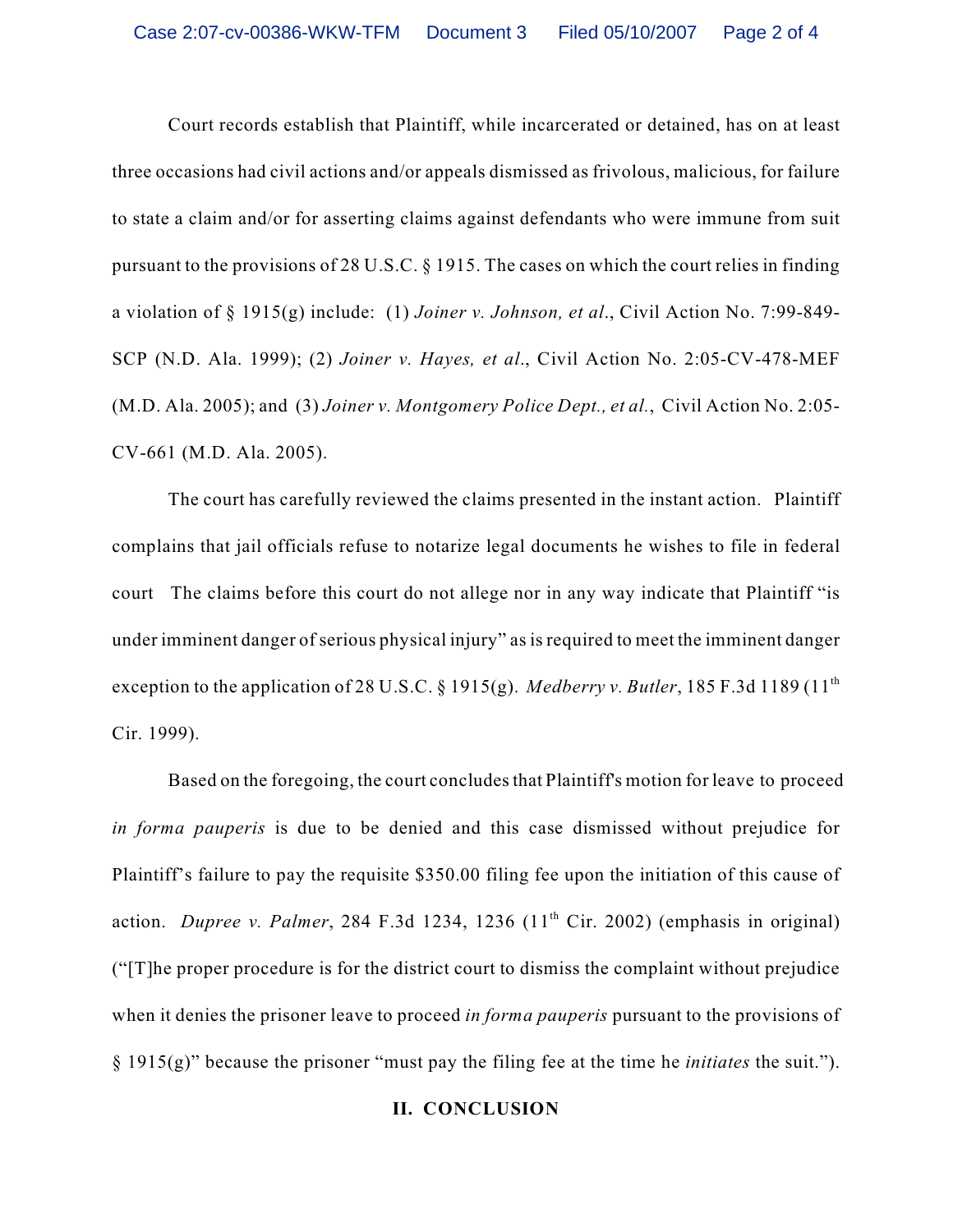In light of the foregoing, it is

ORDERED that the motion for leave to proceed *in forma pauperis* filed by Plaintiff on May 4, 2007 (Doc. No. 2) is DENIED.

It is the RECOMMENDATION of the Magistrate Judge that this case be DISMISSED without prejudice for Plaintiff's failure to pay the full filing fee upon the initiation of this case.

It is further

ORDERED that the parties shall file any objections to this Recommendation on or before **May 22, 2007**. Any objections filed must specifically identify the findings in the Magistrate Judge's Recommendation to which the party is objecting. Frivolous, conclusive or general objections will not be considered by the District Court. The parties are advised that this Recommendation is not a final order of the court and, therefore, it is not appealable.

Failure to file written objections to the proposed findings and advisements in the Magistrate Judge's Recommendation shall bar the party from a de novo determination by the District Court of issues covered in the Recommendation and shall bar the party from attacking on appeal factual findings in the Recommendation accepted or adopted by the District Court except upon grounds of plain error or manifest injustice. *Nettles v. Wainwright*, 677 F.2d 404 (5th Cir. 1982). *See Stein v. Reynolds Securities, Inc*., 667 F.2d 33 (11th Cir. 1982). *See also Bonner v. City of Prichard*, 661 F.2d 1206 (11th Cir. 1981, *en banc*), adopting as binding precedent all of the decisions of the former Fifth Circuit handed down prior to the close of business on September 30, 1981.